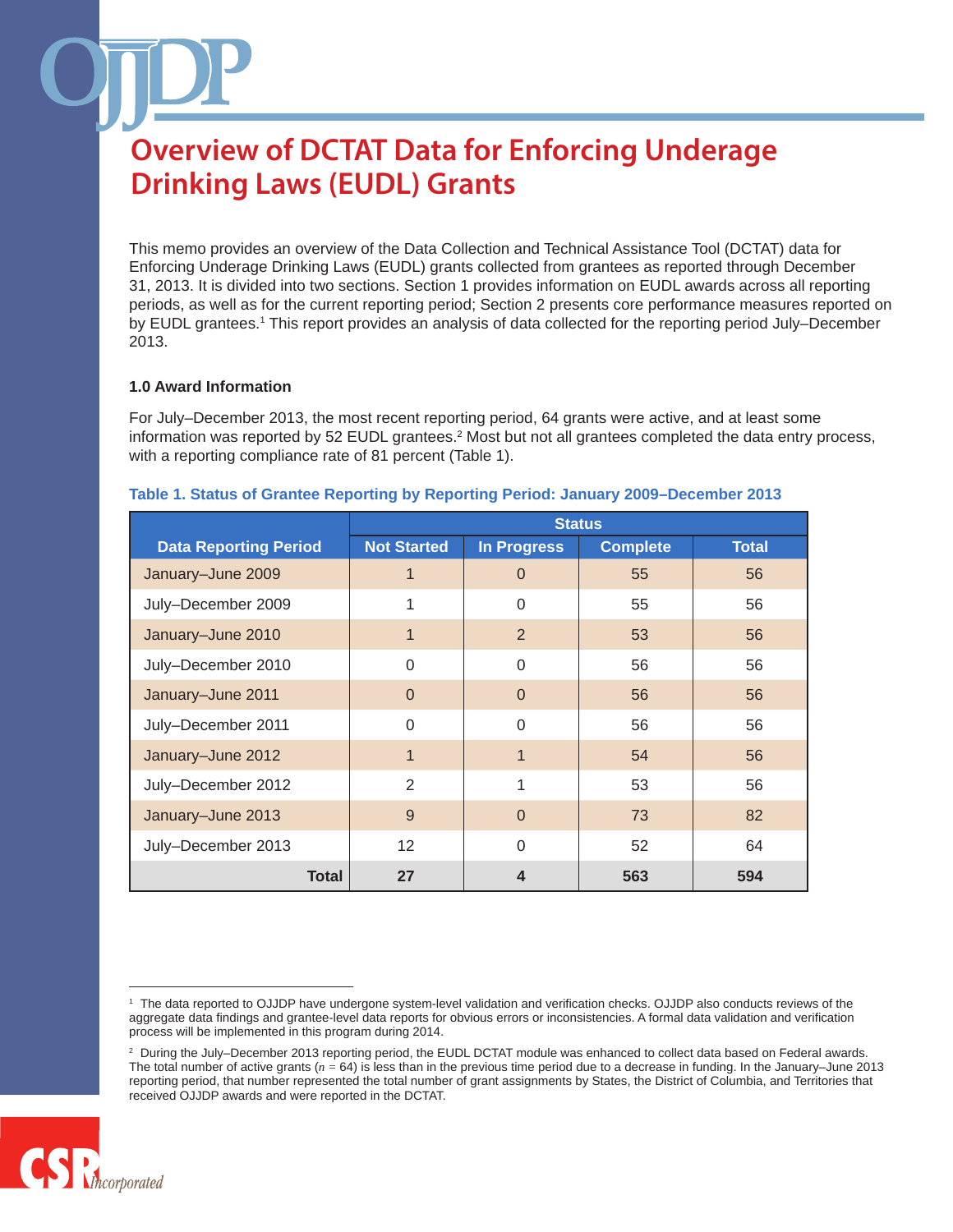In examining grant amounts by State, Territory, and District, based on current and active EUDL grants, Guam, Missouri, New Hampshire, New Mexico, Virgin Islands, and Washington State received the most funds, followed by Arizona. Table 2 presents a more comprehensive comparison of award amounts.

| <b>Grantee State,</b>                   |                |                                  | <b>Grantee State,</b>                   |                |                                  |
|-----------------------------------------|----------------|----------------------------------|-----------------------------------------|----------------|----------------------------------|
| <b>Territory, or</b><br><b>District</b> | $\overline{N}$ | <b>Grant Amount</b><br>(Dollars) | <b>Territory, or</b><br><b>District</b> | $\overline{N}$ | <b>Grant Amount</b><br>(Dollars) |
| <b>AK</b>                               | $\overline{1}$ | \$359,639                        | <b>MS</b>                               | $\overline{1}$ | \$359,639                        |
| <b>AL</b>                               | 1              | 359,639                          | MT                                      | 1              | 359,639                          |
| AmSa                                    | $\overline{1}$ | 359,639                          | <b>NC</b>                               | $\overline{1}$ | 359,639                          |
| <b>AR</b>                               | $\overline{2}$ | 656,400                          | <b>ND</b>                               | 1              | 359,639                          |
| <b>AZ</b>                               | $\overline{1}$ | 359,639                          | <b>NE</b>                               | $\overline{1}$ | 359,639                          |
| CA                                      | 1              | 300,000                          | <b>NH</b>                               | $\overline{2}$ | 716,039                          |
| CO                                      | $\overline{1}$ | 359,639                          | <b>NJ</b>                               | $\overline{1}$ | 359,639                          |
| <b>CT</b>                               | 1              | 359,639                          | <b>NM</b>                               | $\overline{2}$ | 716,039                          |
| <b>DC</b>                               | $\overline{1}$ | 300,000                          | <b>NV</b>                               | $\overline{1}$ | 359,639                          |
| DE                                      | 1              | 359,639                          | <b>NY</b>                               | $\mathbf 1$    | 359,639                          |
| FL.                                     | $\overline{1}$ | 300,000                          | OH                                      | $\overline{1}$ | 359,639                          |
| GA                                      | 1              | 359,639                          | OK                                      | $\mathbf 1$    | 300,000                          |
| GU                                      | $\overline{2}$ | 716,039                          | <b>OR</b>                               | $\overline{1}$ | 359,639                          |
| H <sub>l</sub>                          | 1              | 359,639                          | PA                                      | $\mathbf 1$    | 359,639                          |
| IA                                      | $\overline{1}$ | 359,639                          | <b>PR</b>                               | $\overline{1}$ | 359,639                          |
| ID                                      | 1              | 359,639                          | R <sub>l</sub>                          | $\mathbf 1$    | 359,639                          |
| IL                                      | $\overline{1}$ | 359,639                          | <b>SC</b>                               | $\overline{1}$ | 359,639                          |
| IN                                      | 1              | 359,639                          | <b>SD</b>                               | $\mathbf 1$    | 300,000                          |
| <b>KS</b>                               | $\overline{1}$ | 300,000                          | <b>TN</b>                               | $\overline{1}$ | 359,639                          |
| KY                                      | 1              | 359,639                          | <b>TX</b>                               | $\mathbf 1$    | 359,639                          |
| LA                                      | $\overline{1}$ | 300,000                          | UT                                      | $\overline{1}$ | 359,639                          |
| <b>MA</b>                               | 1              | 359,639                          | VA                                      | $\mathbf{1}$   | 359,639                          |
| <b>MD</b>                               | $\overline{1}$ | 359,639                          | VI                                      | $\overline{2}$ | 716,039                          |
| <b>ME</b>                               | 1              | 359,639                          | VT                                      | $\mathbf{1}$   | 359,639                          |
| M <sub>l</sub>                          | $\overline{1}$ | 359,639                          | <b>WA</b>                               | $\overline{2}$ | 716,039                          |
| <b>MN</b>                               | 1              | 300,000                          | WI                                      | $\mathbf 1$    | 359,639                          |
| <b>MO</b>                               | $\overline{2}$ | 716,039                          | <b>WV</b>                               | $\mathbf{1}$   | 359,639                          |
| <b>MP</b>                               | 1              | 359,639                          | <b>WY</b>                               | $\mathbf 1$    | 300,000                          |

#### **Table 2. Total Grant Amount by State, Territory, and District (Dollars): July–December 2013**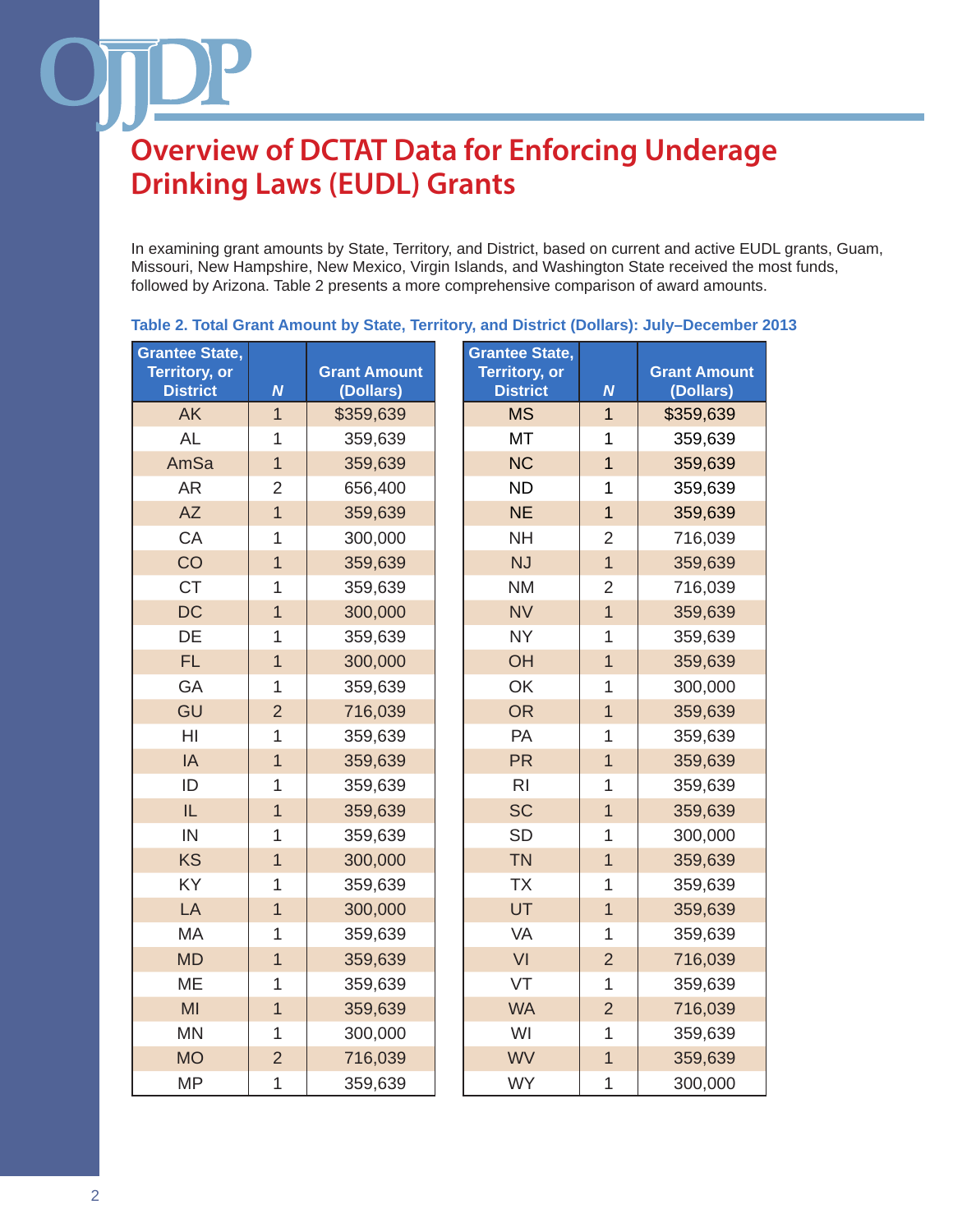Analysis of implementing organization type for the July–December 2013 reporting period revealed that the largest percentage of programs (52%) were implemented by police or other law enforcement agencies. Other government agencies accounted for close to 19% of organization funding, and nonprofit communitybased organizations accounted for about 11%. Figure 1 presents a comparison of all types of implementing organizations.



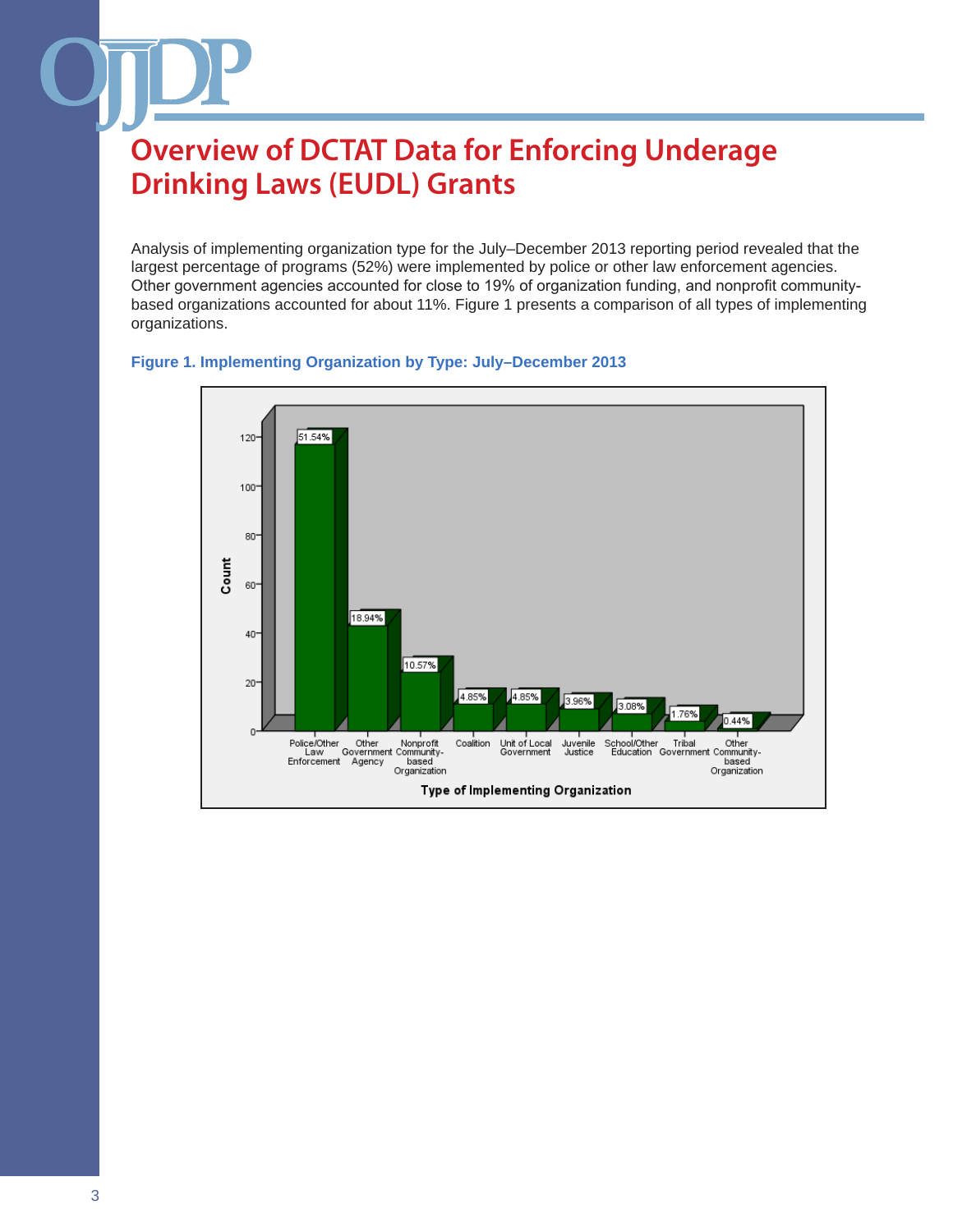Figure 2 shows award amounts by category for the July–December 2013 reporting period. The majority of funding was allocated to the Coalitions program category (\$98,265).



#### **Figure 2. Award Amounts per Program Category: July–December 2013**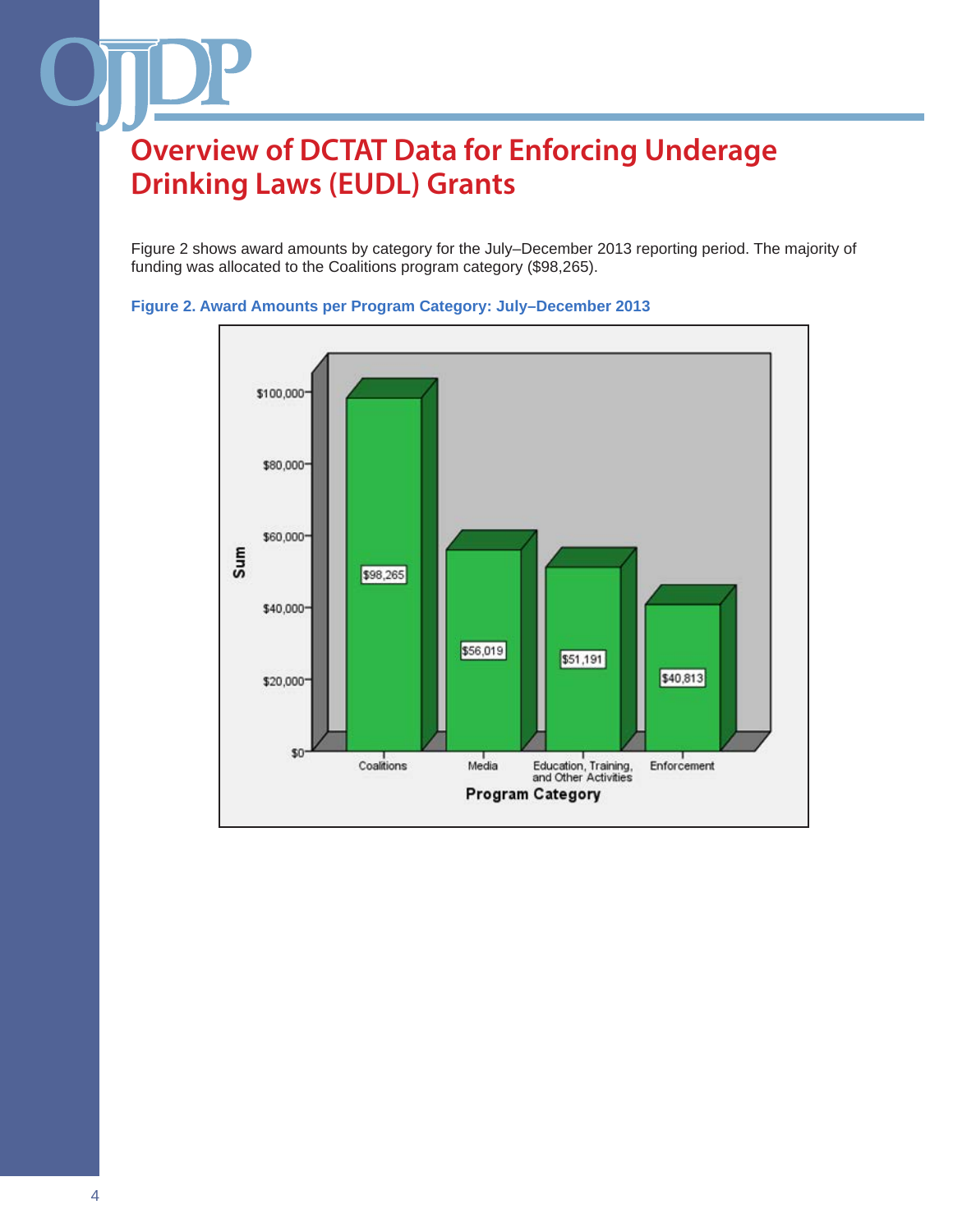Figure 3 shows how subgrants are distributed across the 4 program categories for the July–December 2013 reporting period. The majority of subgrants (*n* = 154) implemented activities under the Enforcement program category.



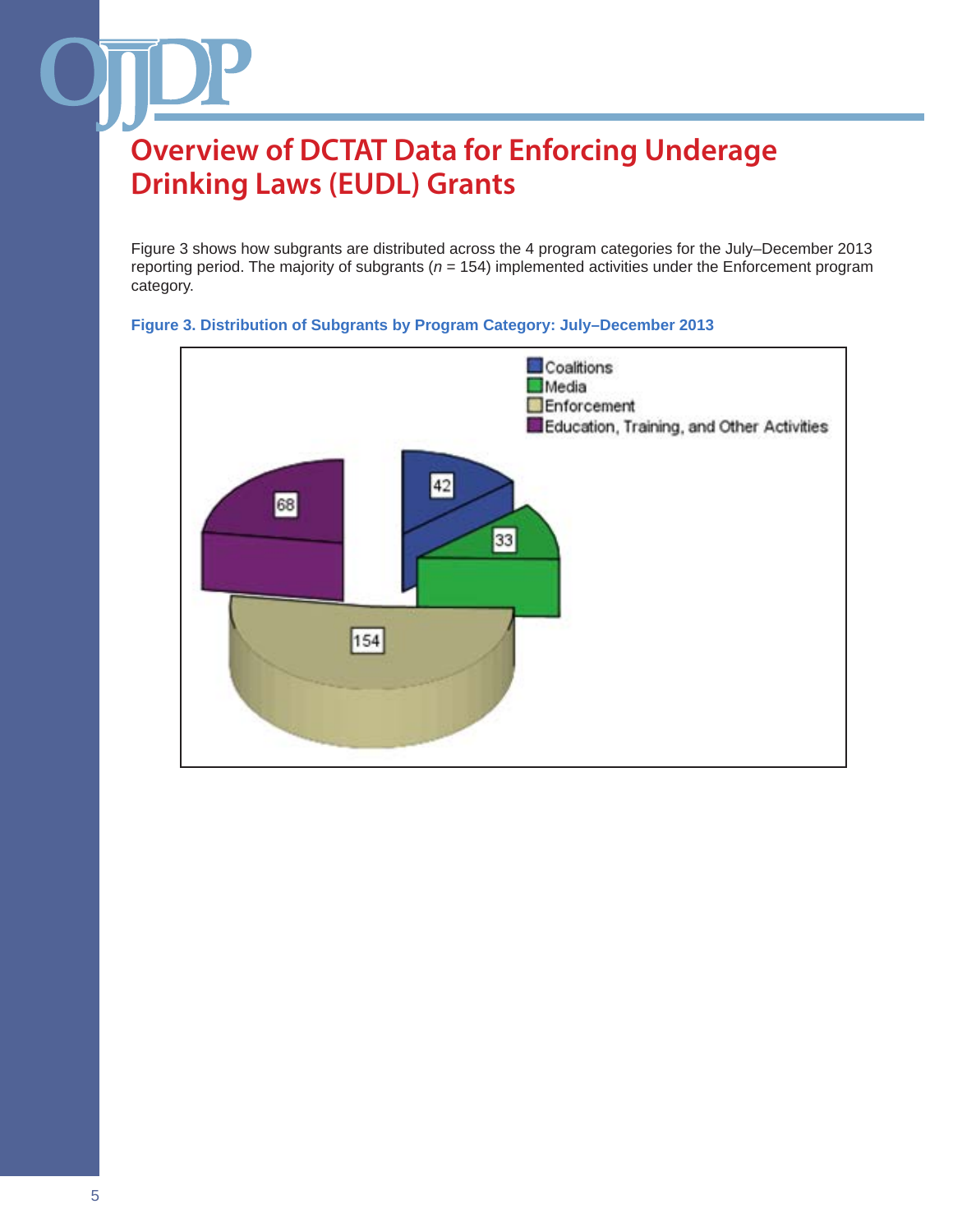#### **2.0 Core Performance Measures**

Section 2 gives a detailed view of the core performance measures reported on by all EUDL grantees. Data from the July–December 2013 reporting period indicate that 227 EUDL programs (88%) were evidence based. As seen in Figure 4, the majority of EUDL-funded programs during July–December 2013 used evidencedbased strategies. Of the \$80,618,737 awarded for EUDL programs, 11% was used to support evidence-based strategies (Figure 4). Examples of evidence-based strategies include special police "party patrols," shoulder tap operations, sobriety checkpoints, "Cops in Shops," and compliance checks such as minor decoy or Covert Underage Buyer (CUB) operations.



#### **Figure 4. Percent of Federal Funds Using Evidence-Based Strategies: July–December 2013**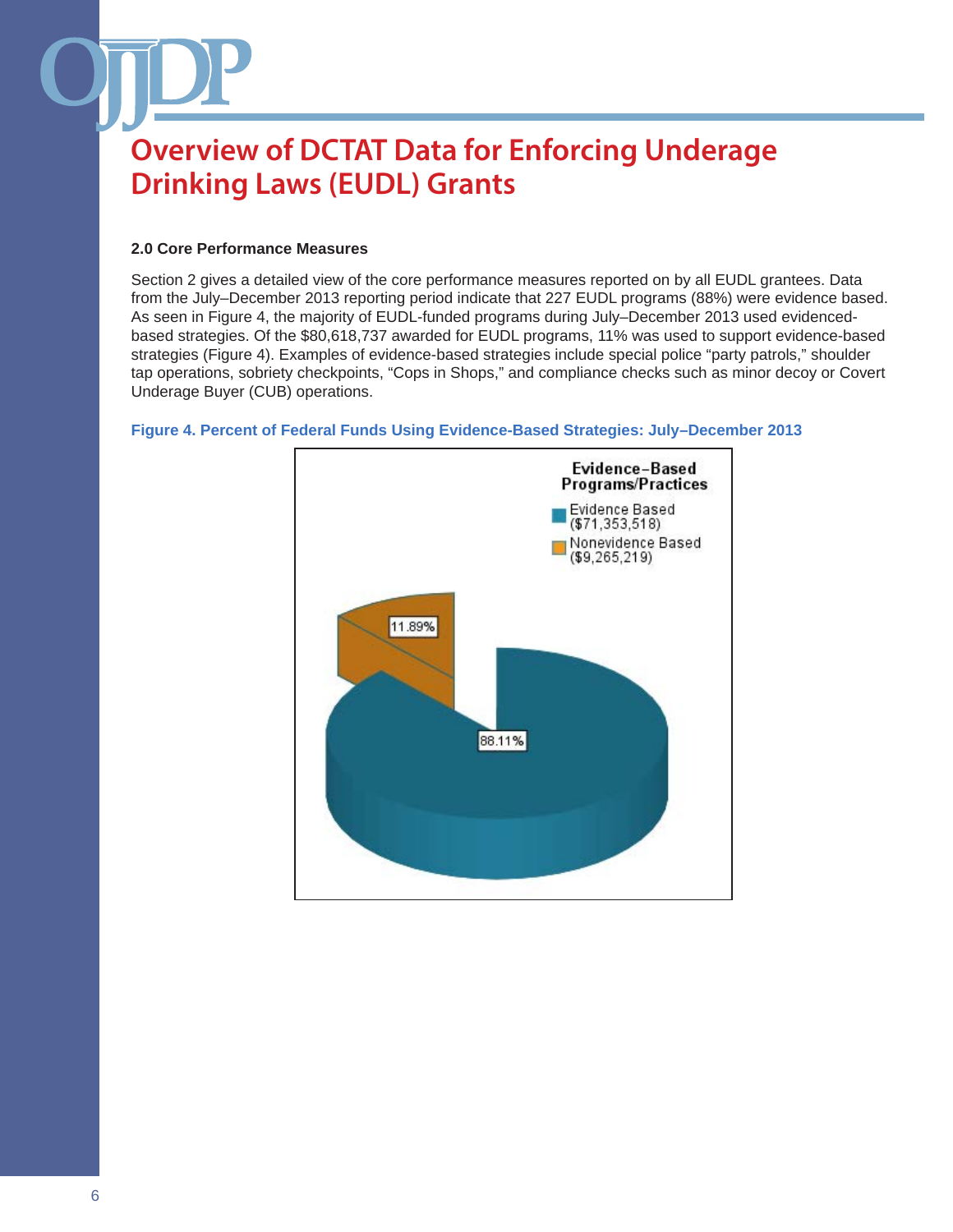This next section provides aggregate data from the current reporting period by funding category. As shown in Table 3 (Coalitions), 4,755 youth participated in task force activities during the reporting period. Of those youth, 723 participated in task force and/or coalition leadership activities. In addition, 128 youth were involved in underage drinking enforcement activities not related to task force or coalition activities.

#### **Table 3. Program Category 1: Coalitions**

| <b>Performance Indicator</b>                                                                                                                                                                    | <b>Data</b>                                                                                                       |  |
|-------------------------------------------------------------------------------------------------------------------------------------------------------------------------------------------------|-------------------------------------------------------------------------------------------------------------------|--|
| Number of youth involved in task force activities during this reporting<br>period (i.e., total number of unique individuals across all activities)                                              | 4,755                                                                                                             |  |
| Number of youth involved in task force and/or coalition LEADERSHIP<br>activities during this reporting period                                                                                   | 723                                                                                                               |  |
| Number of youth involved in underage drinking ENFORCEMENT<br>activities during this reporting period                                                                                            | 128                                                                                                               |  |
| Number of youth involved in OTHER (non-task force/coalition-related)<br>underage drinking enforcement activities                                                                                | 2,938                                                                                                             |  |
| Number of agencies involved in task force and/or coalition activities<br>that support underage drinking prevention and/or enforcement of<br>underage drinking laws during this reporting period | 558                                                                                                               |  |
| Number of task forces and/or coalitions addressing underage drinking<br>issues that were created as a result of EUDL funding during this<br>reporting period                                    | 36                                                                                                                |  |
| Number of local coordinators that lead local coalition/task force efforts<br>during this reporting period                                                                                       | 78                                                                                                                |  |
| Number of policies or procedures related to underage drinking that<br>were created, amended, or rescinded during this reporting period                                                          | 1. Number of policies created:<br>12<br>2. Number of policies amended:<br>7<br>3. Number of policies rescinded: 6 |  |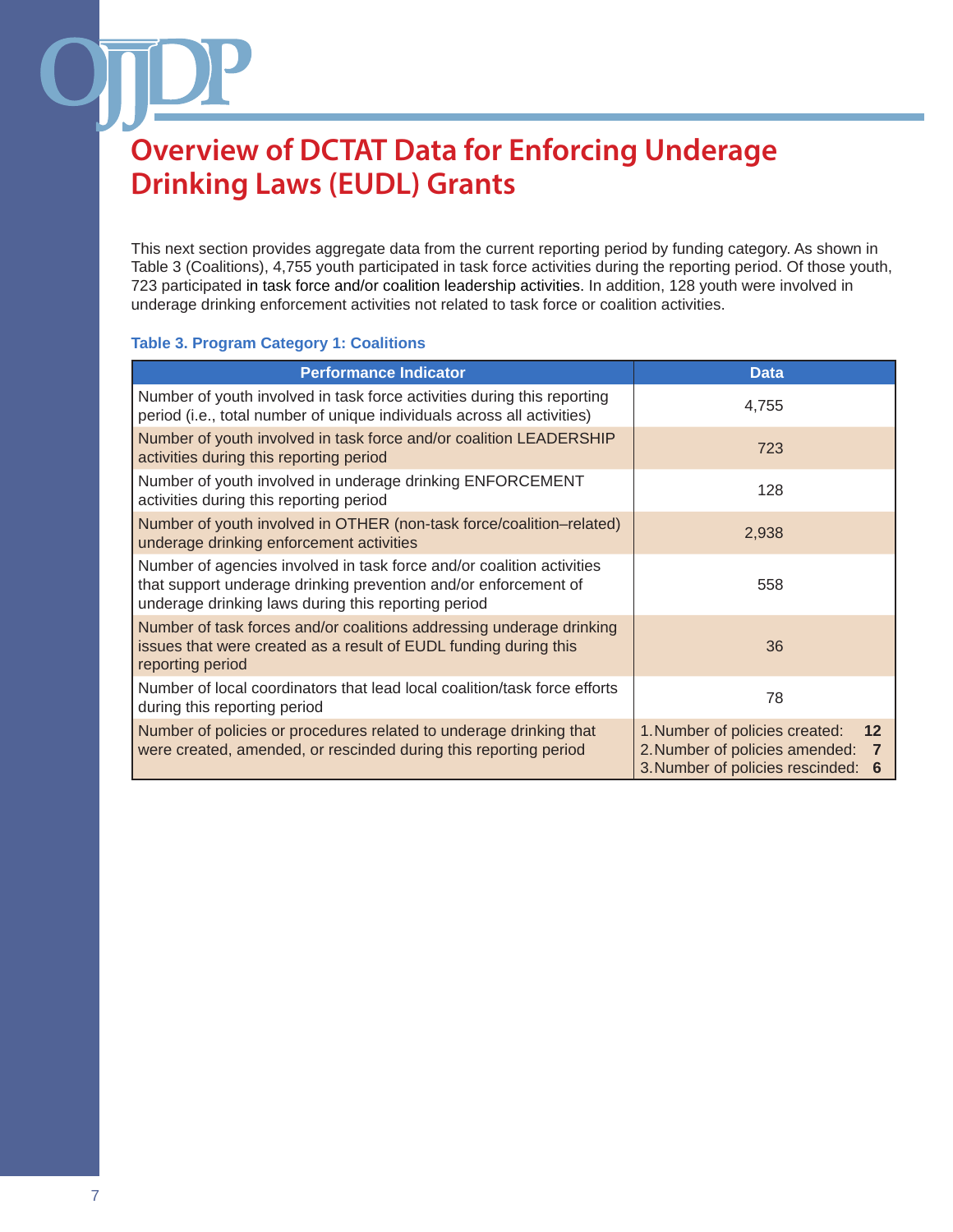EUDL activities and underage drinking prevention and enforcement initiatives resulted in 246 media coverage episodes or events during July–December 2013. As seen in Table 4 (Media), the most common media episodes or events were those that drew extensive coverage, such as interviews (*n* = 8), press conferences  $(n = 6)$ , and op-ed articles  $(n = 5)$ . The type of media education most frequently used to advance underage drinking prevention/enforcement initiatives during the reporting period involved changes in social norms (*n* = 11), followed by active enforcement of underage drinking laws  $(n = 10)$ .

#### **Table 4. Program Category 2: Media**

| <b>Performance Indicator</b>                                                                                                                                               | <b>Data</b>              |  |  |
|----------------------------------------------------------------------------------------------------------------------------------------------------------------------------|--------------------------|--|--|
| Number of earned media coverage episodes/events that occurred related to EUDL<br>activities, underage drinking prevention, and/or enforcement during this reporting period | 246                      |  |  |
| Types of media education used to advance underage drinking prevention/enforcement initiatives during this<br>reporting period:                                             |                          |  |  |
| Active Enforcement of Underage Drinking Laws                                                                                                                               | 10                       |  |  |
| Zero Tolerance                                                                                                                                                             | $\overline{7}$           |  |  |
| <b>Limitations on Access</b>                                                                                                                                               | 5                        |  |  |
| School-based Initiatives                                                                                                                                                   | 6                        |  |  |
| <b>Advertising Restrictions</b>                                                                                                                                            | 1                        |  |  |
| <b>Changes in Social Norms</b>                                                                                                                                             | 11                       |  |  |
| <b>Other Environmental Strategies</b>                                                                                                                                      | 7                        |  |  |
| Types of media educational activities conducted during this reporting period:                                                                                              |                          |  |  |
| Restrict zoning (outlet locations, density)                                                                                                                                | 1                        |  |  |
| Restrict hours of sale                                                                                                                                                     | 1                        |  |  |
| Prohibit persons under 21 from bars/nightclubs and/or other adult locations                                                                                                | 3                        |  |  |
| Enact keg registration laws/ordinances                                                                                                                                     | 0                        |  |  |
| Restrict the availability of alcohol at community festivals and other community events                                                                                     | 3                        |  |  |
| Restrict industry sponsorship of public events                                                                                                                             | 1                        |  |  |
| Require conditional use permits                                                                                                                                            | 1                        |  |  |
| Ban concurrent sales of alcohol and gasoline                                                                                                                               | $\Omega$                 |  |  |
| Restrict alcohol marketing                                                                                                                                                 | 2                        |  |  |
| Increase penalties for retail/commercial providers                                                                                                                         | $\overline{2}$           |  |  |
| Increase penalties for social providers                                                                                                                                    | 3                        |  |  |
| Enact social host liability ordinances/laws                                                                                                                                | $\mathbf{1}$             |  |  |
| Enact dram shop liability ordinances/laws                                                                                                                                  | $\Omega$                 |  |  |
| Institutional policy outcomes realized in your state as a result of EUDL activities during this reporting period:                                                          |                          |  |  |
| Enforcement-related institutional policy outcome                                                                                                                           | 2                        |  |  |
| Local institutional policy outcome                                                                                                                                         | 3                        |  |  |
| School-related institutional policy outcome                                                                                                                                | 4                        |  |  |
| College-related institutional policy outcome                                                                                                                               | $\overline{2}$           |  |  |
| Type of earned media coverage episodes/events during this reporting period:                                                                                                |                          |  |  |
| Op-ed articles                                                                                                                                                             | 5                        |  |  |
| Letters                                                                                                                                                                    | $\overline{\mathcal{L}}$ |  |  |
| Interviews                                                                                                                                                                 | 8                        |  |  |
| Events that draw coverage (press conference)                                                                                                                               | 6                        |  |  |
| Appearances on broadcast news or issues programs (television)                                                                                                              | 3                        |  |  |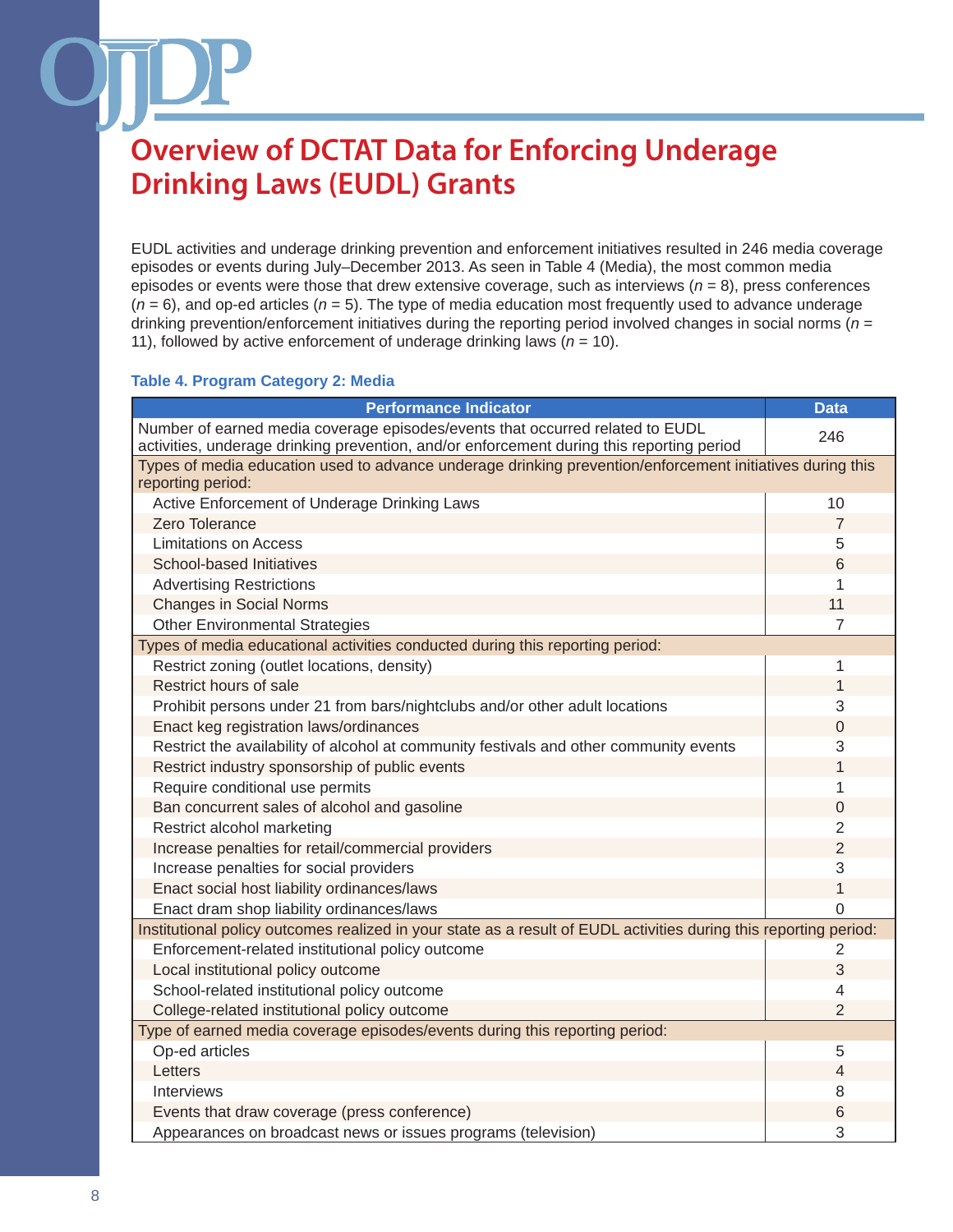Activities for the EUDL-funded Enforcement category are listed in Table 5. During enforcement operations in July–December 2013, 3,154 citations were issued to adults and 1,425 citations to youth. For adults, most citations were issued during emphasis/saturation patrols (*n* = 1,143), other innovative enforcement (*n* = 1,019), and party patrols/enforcement of social host laws (*n* = 571). Youth received the largest number of citations during party patrols/enforcement of social host laws (*n* = 465), emphasis/saturation patrols (*n* = 408), and other innovative enforcement (*n* = 331).

#### **Table 5. Program Category 3: Enforcement**

| <b>Performance Indicator</b>                                                                                                       | <b>Data</b> |
|------------------------------------------------------------------------------------------------------------------------------------|-------------|
| How many programs conducted compliance check/minor decoy operations during this<br>reporting period?                               | 51          |
| Percent of on-premise establishments checked during this reporting period that were in<br>compliance                               | 30%         |
| Percent of off-premise establishments checked during this reporting period that were in<br>compliance                              | 86%         |
| How many programs conducted underage drinking enforcement operations other than<br>compliance checks during this reporting period? | 172         |
| Number of adult citations issued during enforcement operations conducted during this reporting period:                             |             |
| Party Patrols/Enforcement of Social Host Laws                                                                                      | 571         |
| <b>Shoulder Tap Operations</b>                                                                                                     | 72          |
| Parking Lot Surveillance                                                                                                           | 70          |
| <b>Other Third-Party Provision Operations</b>                                                                                      | 3           |
| <b>Sobriety Checkpoints</b>                                                                                                        | 42          |
| <b>Emphasis/Saturation Patrols</b>                                                                                                 | 1,143       |
| Other Impaired Driving with a Focus on Youth                                                                                       | 6           |
| <b>Fake ID Enforcement</b>                                                                                                         | 10          |
| Source Investigations                                                                                                              | 218         |
| <b>Other Innovative Enforcement</b>                                                                                                | 1,019       |
| Total number of adult citations issued during enforcement operations conducted<br>during this reporting period                     | 3,154       |
| Number of youth citations issued during enforcement operations conducted during this reporting period:                             |             |
| Party Patrols/Enforcement of Social Host Laws                                                                                      | 465         |
| <b>Shoulder Tap Operations</b>                                                                                                     | 5           |
| Parking Lot Surveillance                                                                                                           | 74          |
| <b>Other Third-Party Provision Operations</b>                                                                                      | $\Omega$    |
| <b>Sobriety Checkpoints</b>                                                                                                        | 17          |
| <b>Emphasis/Saturation Patrols</b>                                                                                                 | 408         |
| Other Impaired Driving with a Focus on Youth                                                                                       | 1           |
| Fake ID Enforcement                                                                                                                | 41          |
| Source Investigations                                                                                                              | 83          |
| Other Innovative Enforcement                                                                                                       | 331         |
| Total number of youth citations issued during enforcement operations conducted<br>during this reporting period                     | 1,425       |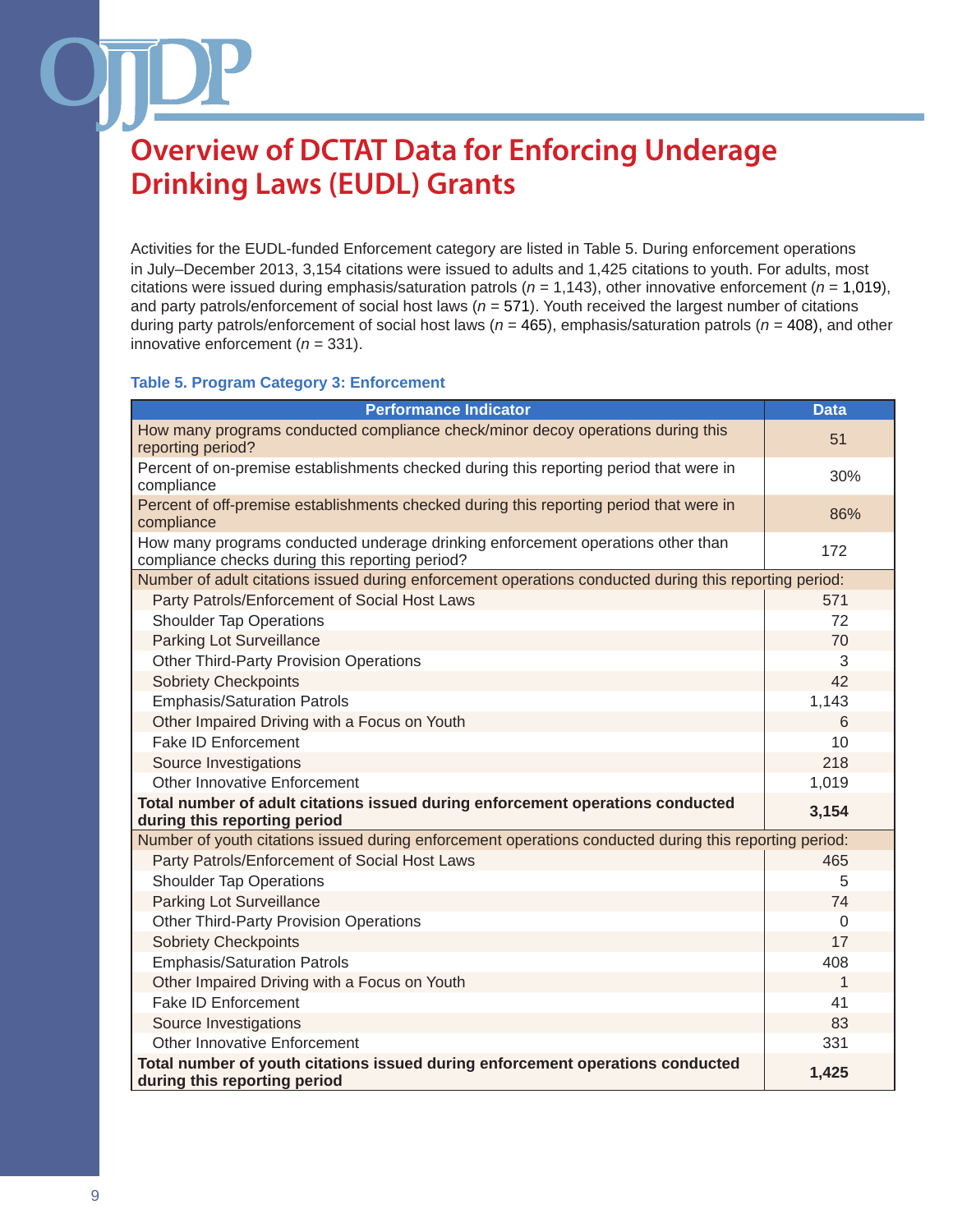$\mathcal{L}$ 

| Educational activities implemented regarding any underage drinking best practices during this reporting                     |                |  |  |  |
|-----------------------------------------------------------------------------------------------------------------------------|----------------|--|--|--|
| period:                                                                                                                     |                |  |  |  |
| Active Enforcement of Underage Drinking Laws                                                                                | 50             |  |  |  |
| <b>Limitations on Access</b>                                                                                                | 32             |  |  |  |
| School-based Initiatives                                                                                                    | 30             |  |  |  |
| <b>Advertising Restrictions</b>                                                                                             | 9              |  |  |  |
| <b>Changes in Social Norms</b>                                                                                              | 18             |  |  |  |
| <b>Other Environmental Strategies</b>                                                                                       | 26             |  |  |  |
| Types of agencies involved in conducting compliance check/minor decoy operations during this reporting<br>period:           |                |  |  |  |
| Liquor Enforcement (ABC, Liquor Control)                                                                                    | 16             |  |  |  |
| Police Department (municipal or local enforcement)                                                                          | 27             |  |  |  |
| <b>Sheriff's Department</b>                                                                                                 | 16             |  |  |  |
| State Police (Highway Patrol)                                                                                               | 9              |  |  |  |
| <b>Fish and Wildlife</b>                                                                                                    | 1              |  |  |  |
| <b>Federal Enforcement Agency</b>                                                                                           | 1              |  |  |  |
| Other                                                                                                                       | 12             |  |  |  |
| Types of agencies involved in conducting underage drinking enforcement operations (other than compliance                    |                |  |  |  |
| checks) during this reporting period:                                                                                       |                |  |  |  |
| Liquor Enforcement (ABC, Liquor Control)                                                                                    | 6              |  |  |  |
| Police Department (Municipal or Local Enforcement)                                                                          | 29             |  |  |  |
| <b>Sheriff's Department</b>                                                                                                 | 17             |  |  |  |
| State Police (Highway Patrol)                                                                                               | 5              |  |  |  |
| <b>Fish and Wildlife</b>                                                                                                    | 2              |  |  |  |
| <b>Federal Enforcement Agency</b>                                                                                           | $\overline{2}$ |  |  |  |
| Other                                                                                                                       | 13             |  |  |  |
| Types of underage drinking enforcement operations (other than compliance checks) conducted during this<br>reporting period: |                |  |  |  |
| Party Patrols/Enforcement of Social Host Laws                                                                               | 43             |  |  |  |
| <b>Shoulder Tap Operations</b>                                                                                              | 9              |  |  |  |
| Parking Lot Surveillance                                                                                                    | 26             |  |  |  |
| <b>Sobriety Checkpoints</b>                                                                                                 | 6              |  |  |  |
| <b>Emphasis/Saturation Patrols</b>                                                                                          | 31             |  |  |  |
| <b>Fake ID Enforcement</b>                                                                                                  | 18             |  |  |  |
| Source Investigations                                                                                                       | 20             |  |  |  |
| Cops in Shops                                                                                                               | 11             |  |  |  |